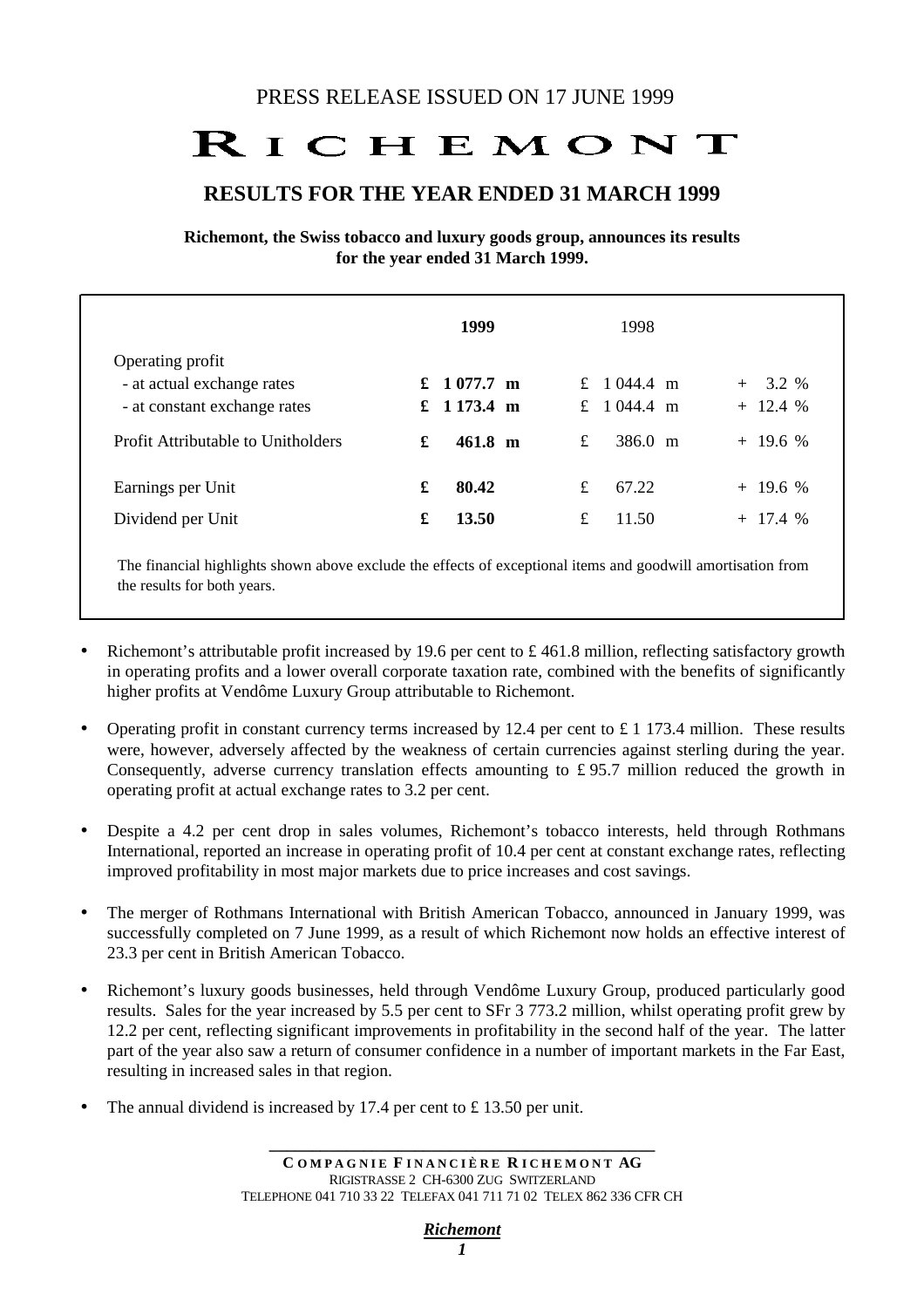# **Operating results by business segment**

The following table analyses the Group's results between the two principal business segments, tobacco and luxury goods, as well as other activities. Given the material impact of exchange rate movements on the results for the year, the table has been presented to show sales and operating profit expressed at constant exchange rates as well as at actual rates.

|                         | 1999<br>At actual<br>exchange rates<br>$\mathbf{\pounds}$ m | 1999<br>At constant<br>exchange rates<br>$\mathbf{\pounds}$ m | 1998<br>$£$ m |
|-------------------------|-------------------------------------------------------------|---------------------------------------------------------------|---------------|
| <b>Sales revenues</b>   |                                                             |                                                               |               |
| <b>Tobacco</b>          | 3 022.2                                                     | 3 2 7 9 .1                                                    | 3 171.9       |
| Luxury goods            | 1585.4                                                      | 1 607.1                                                       | 1 4 9 0.4     |
|                         | 4 607.6                                                     | 4 8 8 6.2                                                     | 4 6 6 2.3     |
| <b>Operating profit</b> |                                                             |                                                               |               |
| Tobacco                 | 817.1                                                       | 906.0                                                         | 820.9         |
| Luxury goods            | 272.4                                                       | 279.5                                                         | 240.6         |
| Other                   | (11.8)                                                      | (12.1)                                                        | (17.1)        |
|                         | 1 077.7                                                     | 1 1 7 3 .4                                                    | 1 0 4 4.4     |

The Group's net sales revenue increased by 4.8 per cent at constant exchange rates. This was, however, adversely effected by the weakness of certain key currencies during the year under review, resulting in an adjustment of £ 278.6 million to bring net sales revenue at actual rates to £ 4 607.6 million.

Operating profit at constant exchange rates grew by 12.4 per cent to £ 1 173.4 million. At actual exchange rates, this growth was reduced to 3.2 per cent, the adverse impact of currency movements of some £ 95.7 million reducing the Group's operating profit to £ 1 077.7 million.

Operating losses of £ 11.8 million from other interests largely reflect losses arising from Richemont's 15 per cent interest in Canal+, Europe's leading pay television operator, and its 49 per cent interest in Hanover Direct, a leading direct to home catalogue retailer in the United States.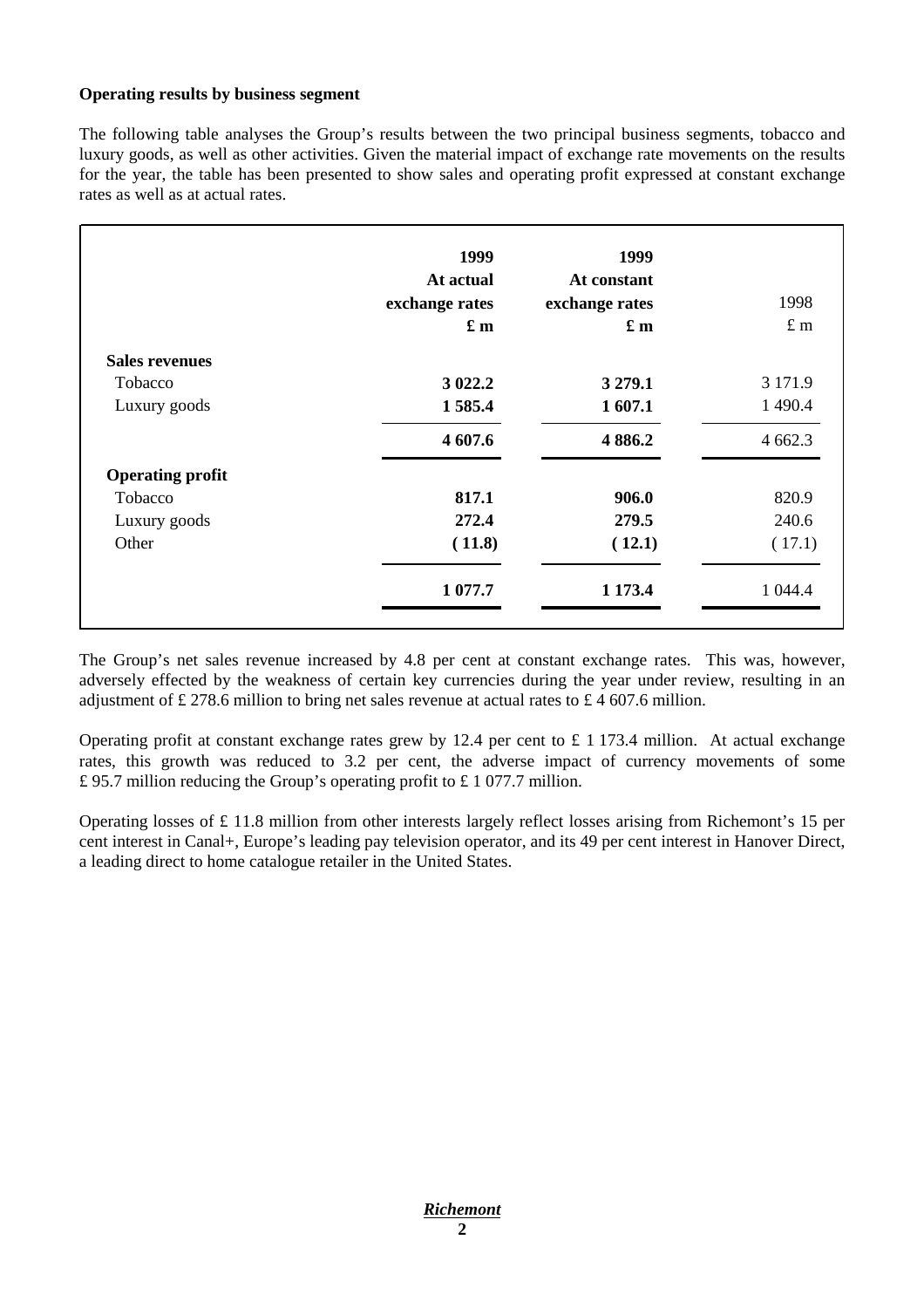# **Tobacco**

On 11 January 1999, the boards of Richemont and Rembrandt Group Limited announced the terms of a merger of their combined interests in Rothmans International B.V. with British American Tobacco p.l.c. Following receipt of the necessary regulatory approvals, the merger became effective on 7 June 1999. As a result, Richemont and Rembrandt together indirectly own 35 per cent of the fully diluted ordinary share capital of British American Tobacco. The Richemont and Rembrandt interests are held through a joint holding company, which is two-thirds owned by Richemont and one-third by Rembrandt.

The following comments relate to the performance of Rothmans International in the year to 31 March 1999.

Sales volumes declined by 4.2 per cent in the year under review. The principal factor in the volume decrease was the impact of the economic crises in Central and Eastern Europe, which reduced sales in Russia, Ukraine and the Central Asian Republics by approximately 50 per cent. Volumes also declined in several of the group's established markets, notably in South Africa, the United Kingdom, France and Malaysia. Volume growth was achieved in certain of the group's development markets, particularly in Indonesia and Vietnam.

**The table set out below analyses net sales revenues and operating profit by geographic areas of operation. Given the material impact of exchange rate movements on the results for the year, the analysis shown is at constant exchange rates with a reconciliation to actual exchange rates.**

|                                  | Net sales revenue |           | <b>Operating profit</b> |             |
|----------------------------------|-------------------|-----------|-------------------------|-------------|
|                                  | 1999              | 1998      | 1999                    | 1998        |
|                                  | $\mathbf{f}$ m    | £ m       | $\mathbf{f}$ m          | $\pounds$ m |
| Europe                           | 1 394.3           | 1 3 6 9.4 | 291.5                   | 244.6       |
| Africa and the Middle East       | 714.8             | 693.4     | 265.2                   | 225.2       |
| Americas                         | 296.5             | 299.6     | 89.7                    | 99.3        |
| Asia                             | 476.3             | 475.8     | 153.7                   | 139.8       |
| Pacific                          | 397.2             | 333.7     | 85.3                    | 97.2        |
| Rothmans International and       |                   |           |                         |             |
| its subsidiary undertakings      | 3 279.1           | 3 171.9   | 885.4                   | 806.1       |
| Share of associated undertakings |                   |           | 20.6                    | 14.8        |
| At constant exchange rates       | 3 279.1           | 3 171.9   | 906.0                   | 820.9       |
| Exchange adjustment              | (256.9)           |           | (88.9)                  |             |
| At actual exchange rates         | 3 022.2           | 3 171.9   | 817.1                   | 820.9       |

An underlying improvement in the profitability of the tobacco business was masked by the adverse effects of the weakness of certain key currencies, in particular the South African rand, the Malaysian ringgit and the Australian dollar. Translated at constant currencies, net sales revenue increased by 3.4 per cent and operating profit by 10.4 per cent, respectively. However, at actual rates net sales revenue declined by 4.7 per cent and operating profit was largely unchanged from the prior year.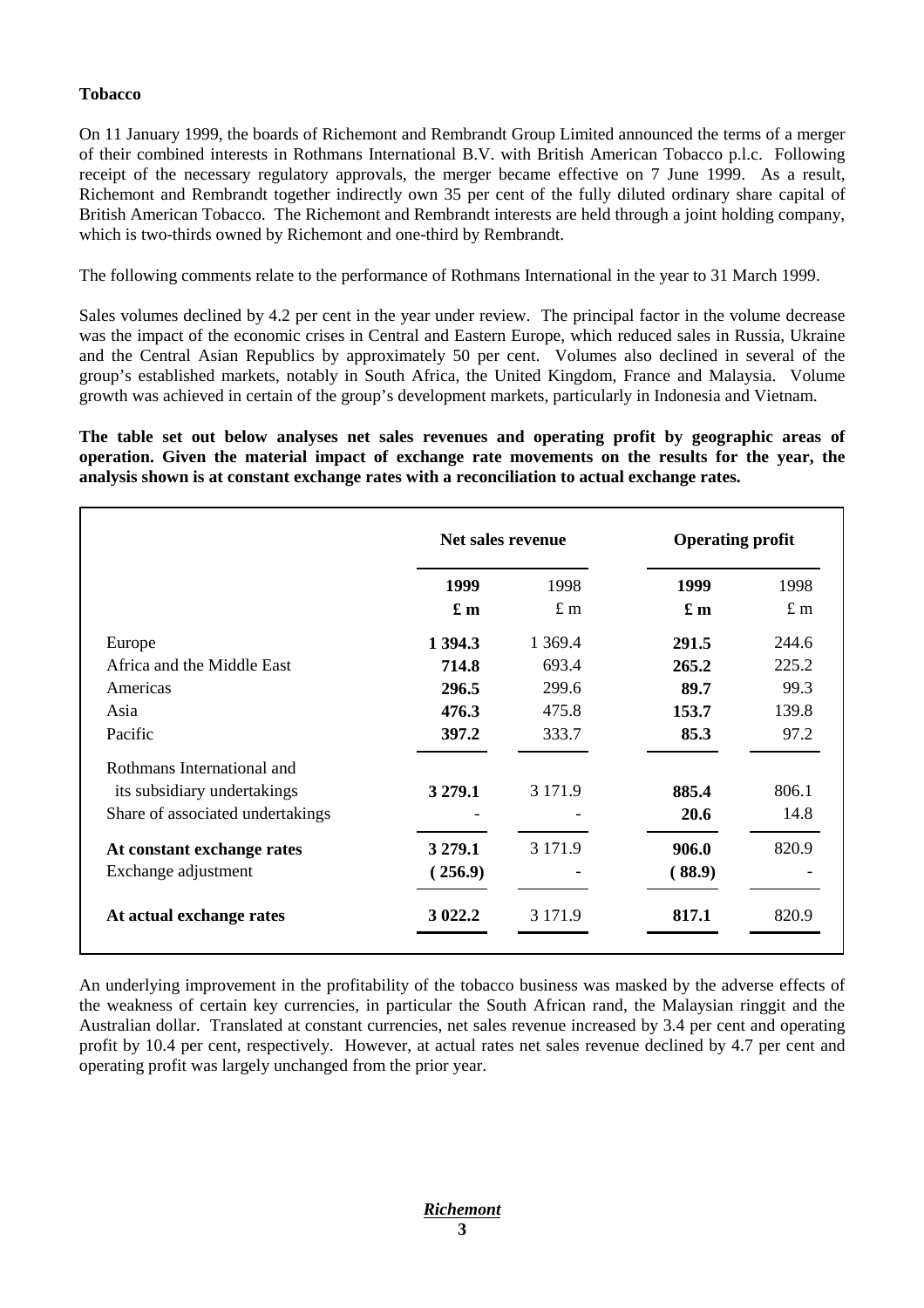#### **Tobacco (continued)**

The underlying growth in net sales revenue was achieved as price increases more than offset the effect of lower volumes. Operating profit at constant rates in respect of the geographic regions referred to above was influenced by the following key factors:

- In Western Europe operating profit benefited from price increases and cost reductions, principally in France and the United Kingdom, which more than compensated for the adverse impact on volumes in Russia, Ukraine and the Central Asian Republics resulting from the economic turmoil following the devaluation of the Russian rouble.
- Operating profit in Africa and the Middle East increased by 17.8 per cent, largely reflecting pricing benefits and improved results from a number of markets in Africa. In South Africa volumes declined further following excise increases.
- The major factor in the decrease in operating profit in the Americas region was the reduction in sales of premium cigars in the United States. Volumes in Canada fell slightly, but profitability was maintained through improved margins.
- Despite the significant economic problems in Asia, operating profit for the region improved due to volume growth, notably in Vietnam, and improved margins in Malaysia and Singapore, which offset the effect of reduced volumes in those markets. In China the continuing over-supply in the market resulted in lower volumes, although the trading result improved due to a reduction in costs.
- Underlying operating profit in the Pacific region increased by 31 per cent at constant exchange rates, excluding last year's windfall excise duty gain in Australia. This was largely as a result of improved margins in Australia and New Zealand. In Indonesia sales volumes more than doubled. This market, however, continued to report operating losses, as this growth was offset by higher import costs resulting from the weakness of the Indonesian ruppiah.
- The increased profit resulting from interests in associated undertakings principally reflects continuing improvements in profitability from the Jamaican cigarette operation.

As a consequence of the completion of the merger of Rothmans International and British American Tobacco, Richemont's tobacco interests will, in future, be equity accounted rather than fully consolidated. For information purposes, summary financial information in respect of Rothmans International for the financial year ended 31 March 1999 is provided in Attachment 2 to this announcement.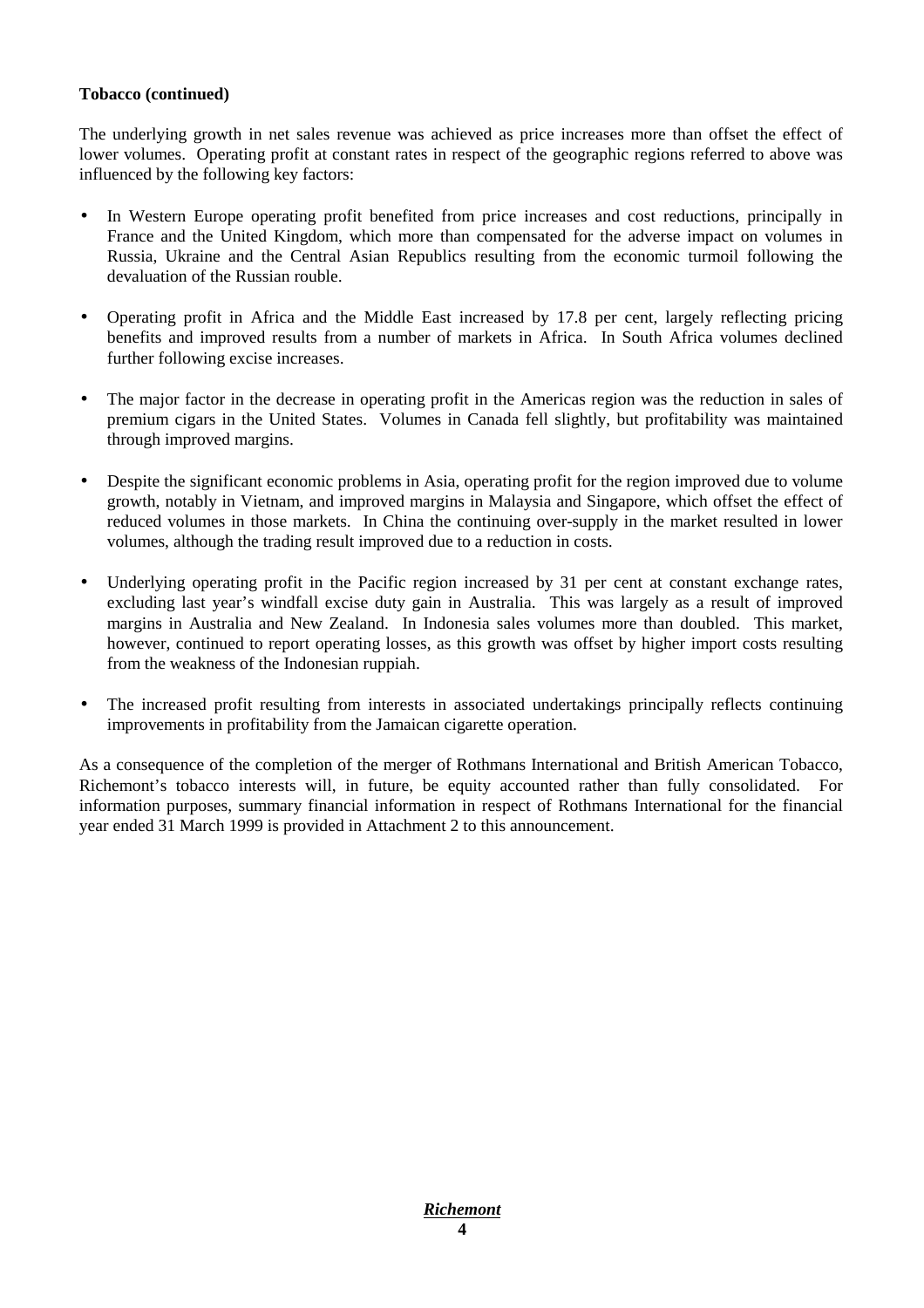# **Luxury goods**

Vendôme's net sales revenue increased by 5.5 per cent during the year to SFr 3 773.2 million. This reflected a good performance in Europe throughout the year and a return to growth in the Far East in the second six month period. Operating profit for the year increased by 12.2 per cent to SFr 648.2 million, largely reflecting lower operating expenses in the second half of the year.

**1999** 1998 **SFr m** SFr m Jewellery **770.0** 671.6 + 14.7 % Gold and jewellery watches 867.2 882.6 - 1.7 % Other watches **759.1** 656.2 + 15.7 % Leather goods **364.5 342.8** + 6.3 % Writing instruments **336.0** 346.3 - 3.0 % Menswear **182.0** 196.1 - 7.2 % Other **494.4** 481.3 + 2.7 % **3 773.2** 3 576.9 + 5.5 %

The table below analyses sales by major product line:

Sales in all product areas were affected by the downturn in the Far East in the first half of the year, with the exception of jewellery sales, which showed substantial increases throughout the year. The increase in jewellery sales has been primarily achieved through increased retail sales at Cartier.

Retail growth has also been the major factor in the increase in sales of gold and jewellery watches in Europe, although decreased sales in the Far East, an area more dependent on wholesale sales, in the first half of the year have offset this good performance. Sales of other watches benefited from the launch of successful new products by almost all of the watch brands, with growth of 15.7 per cent achieved for the year.

Menswear and leather goods are the two product areas which are most dependent upon sales in the Far East; both have therefore experienced a difficult year. A downturn in sales of leather goods was more than compensated by the inclusion of a full years' results for Lancel, compared to six months in the prior year, resulting in the reported increase of 6.3 per cent.

Sales of writing instruments declined in the year following the positive impact of successful product launches in the prior year. In addition, the continuing effects of a long-term rationalisation of distribution channels in the United States has reduced sales in that region, whilst sales in the Far East have decreased due to the decline in spending in the tourist and duty free markets.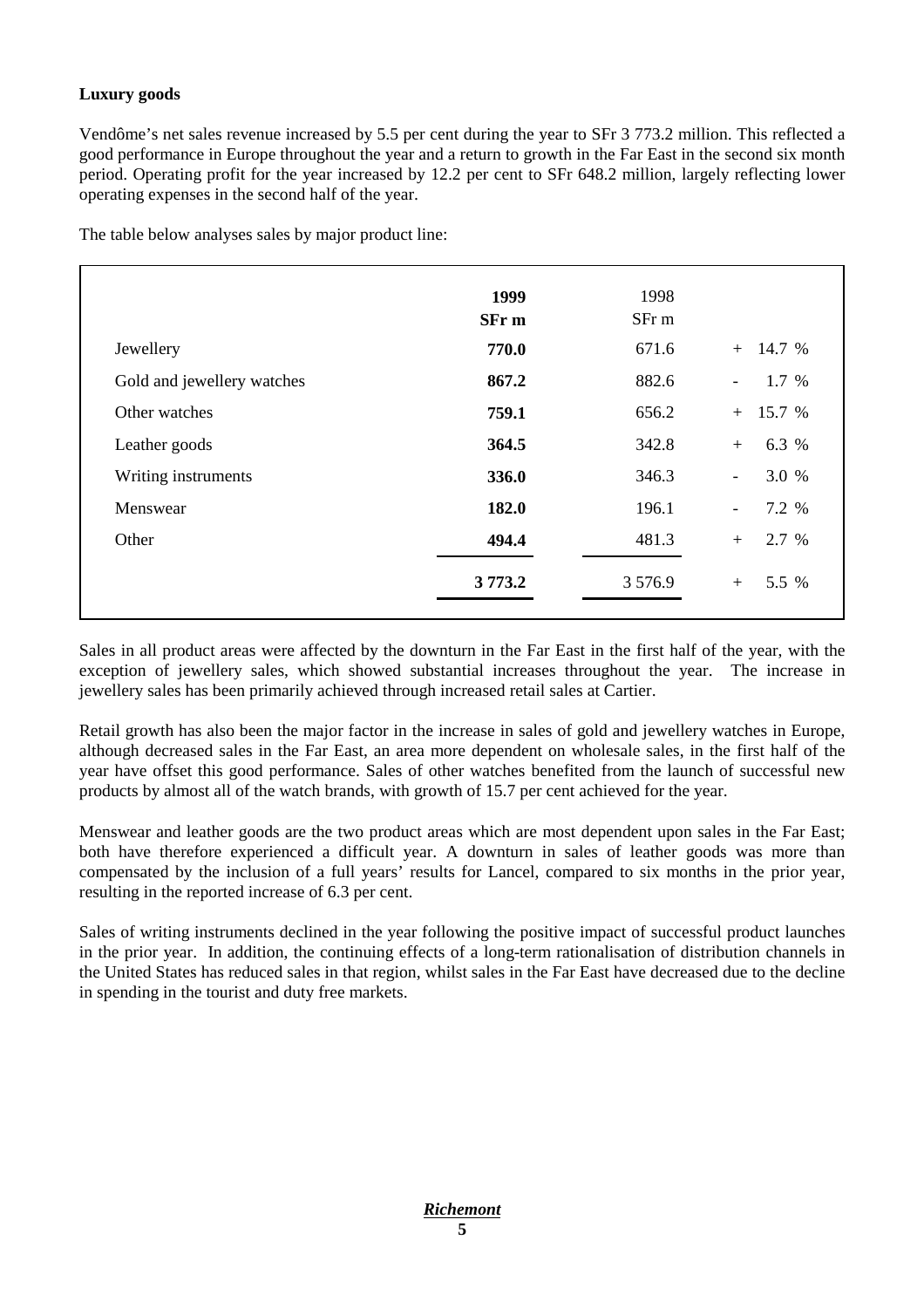# **Luxury goods (continued)**

Net sales revenues by geographic area are shown in the following table:

|          | 1999<br>SFr m | 1998<br>SFr m |                                   |
|----------|---------------|---------------|-----------------------------------|
| Europe   | 1 618.5       | 1 4 1 3 . 3   | 14.5 %<br>$+$                     |
| Far East | 1 287.3       | 1 3 1 3 .7    | 2.0 %<br>$\overline{\phantom{0}}$ |
| Americas | 762.3         | 742.9         | 2.6 %<br>$+$                      |
| Other    | 105.1         | 107.0         | 1.8 %<br>$\overline{\phantom{a}}$ |
|          | 3 7 7 3 .2    | 3576.9        | 5.5 %<br>$+$                      |

Europe was the main contributor to growth in the year, reflecting improvements in all the major markets. The European market also benefited from the inclusion of Lancel, which has a very strong European base, for a full year for the first time.

Sales in Japan continued to grow rapidly, with the successful introduction of new products and further investment in the distribution network. In the other major markets in the Far East, sales increased in the second half year, but this was insufficient to compensate fully for decreases experienced in the first six months.

Sales in the Americas showed modest growth, with good increases at Cartier partly offset by lower growth in certain other brands and a decrease at Montblanc.

Sales through the Group's network of owned stores increased by 9.4 per cent, to SFr 1 465.0 million, to represent 38.8 per cent of total sales, reflecting a combination of new store openings, new products and marketing initiatives. Wholesale sales increased by 3.1 per cent, with good performances in Europe and the Americas partly offset by lower sales in a difficult environment in the duty free and tourist markets of the Far East.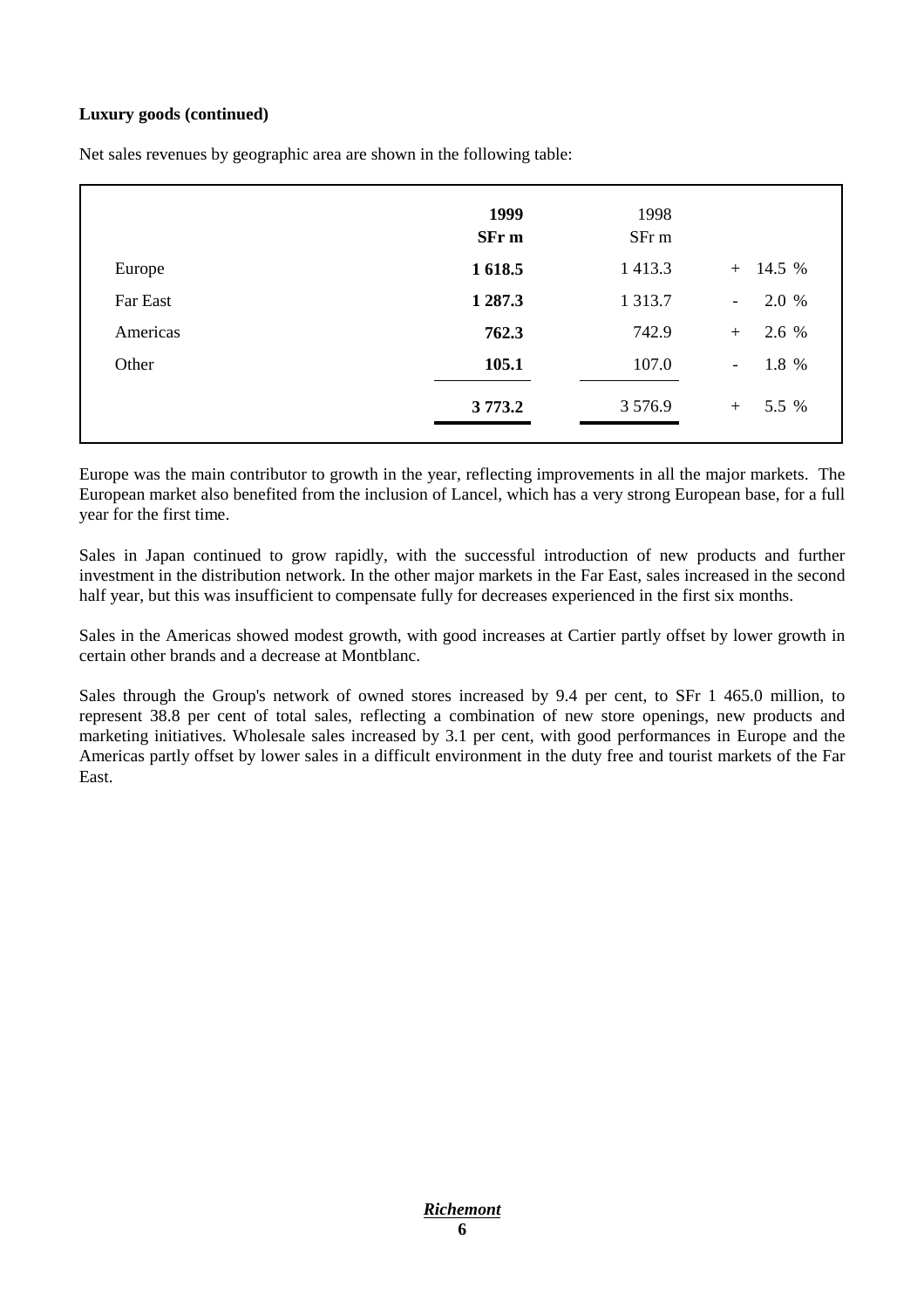#### **Associated companies**

#### **Pay television**

Richemont holds a 15 per cent investment in Canal+ SA of France, Europe's leading pay television operator. Canal+ operates analogue and digital services in France, Spain, Italy, Scandinavia, the Benelux, francophone Africa and Poland and had some 12.1 million subscribers at 31 March 1999.

In its financial year to December 1998, Canal+'s operating losses decreased significantly from the prior period, reflecting improved profitability in the French operations, principally Canal+ and Canalsatellite, together with lower losses in Italy, the Benelux and Scandinavia. The performance in these markets reflects the positive impact on subscription revenues from several launches which took place during the previous year, the two most significant being the digital platform in Italy and the relaunch of premium channels in the Netherlands.

As a result of this improved performance, Richemont's share of Canal+'s operating losses for the twelve months to December 1998 fell to £1.7 million, from £16.9 million for the period to December 1997.

#### **Direct retailing**

Richemont holds its direct retailing interests through a 49 per cent stake in Hanover Direct, a leading direct to home catalogue retailer in the United States. During the year Hanover Direct has repositioned itself in the direct to home retail market, moving towards a focus on electronic commerce. In March 1999, Hanover Direct announced a strategic realignment of the company, resulting in the creation of two separate divisions. The first of these, "Brand Marketing" focuses on the merchandising and marketing of Hanover Direct's various brands through both catalogues and Internet web sites, whilst the second, "Web Services" provides telesales, fulfilment and technology platforms to the company and to third party e-commerce retailers.

In its financial year ended December 1998, Hanover Direct reported increased operating losses compared with the previous year. The increase was due to lower demand experienced in certain catalogues together with the costs related to the investment in e-commerce.

Richemont's share of Hanover Direct's operating losses increased to £ 4.7 million in the year to 31 March 1999.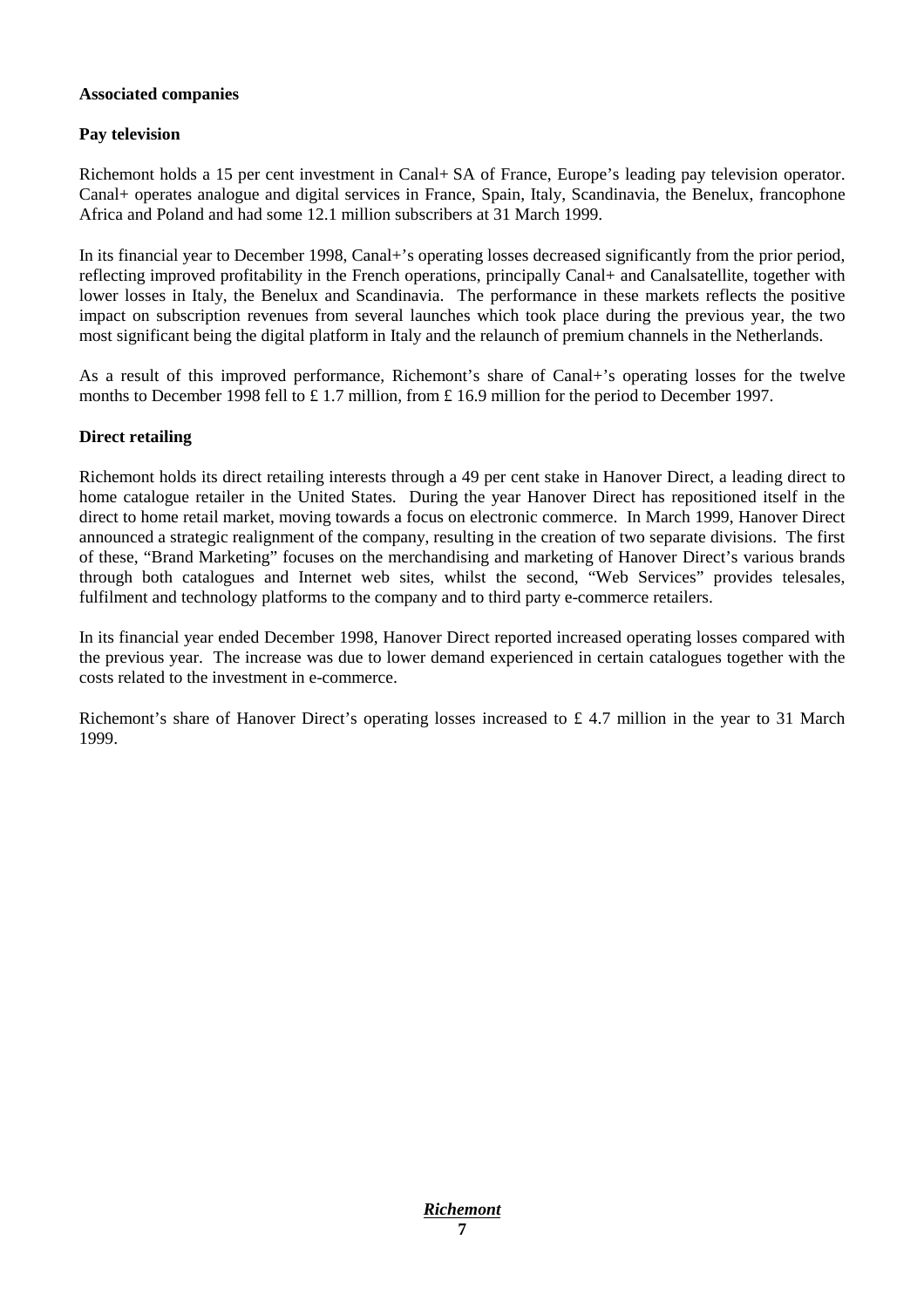#### **Consolidated profit and loss account**

To facilitate the comparison of the Group's results against last year, the summary profit and loss account set out below is presented on an adjusted basis, which excludes the effects of exceptional items and goodwill amortisation from the results for both years. A reconciliation of this profit and loss account to the Group's results on a reported basis is presented in Attachment 1 to this announcement.

|                                                                           | 1999<br>$\mathbf{f}$ m | 1998<br>$\pounds$ m |
|---------------------------------------------------------------------------|------------------------|---------------------|
| Operating profit at constant exchange rates<br>Adjustment to actual rates | 1 1 7 3.4<br>(95.7)    | 1 0 4 4.4           |
| Operating profit at actual exchange rates<br>Net investment expense       | 1 077.7<br>(63.2)      | 1 0 4 4.4<br>(43.6) |
| <b>Profit before taxation</b><br>Taxation                                 | 1 0 1 4.5<br>(286.2)   | 1 000.8<br>(298.0)  |
| <b>Profit after taxation</b><br>Minority interests                        | 728.3<br>(266.5)       | 702.8<br>(316.8)    |
| <b>Profit attributable to unitholders</b>                                 | 461.8                  | 386.0               |
| Earnings per unit                                                         | £ $80.42$              | £ 67.22             |

Net investment expense increased from £ 43.6 million to £ 63.2 million, reflecting principally an increase of £ 20.8 million at Vendôme Luxury Group, due to the costs of financing the buy out of its minority interests, which took effect at the end of the previous financial year. Net investment expense at Rothmans International fell by £ 2.3 million, largely as a result of lower working capital requirements, primarily in the United Kingdom.

The effective taxation rate fell from 29.8 per cent to 28.2 per cent, reflecting a substantial fall in the rate incurred by Rothmans International, due to the benefits of a tax holiday in Malaysia. This was partially offset by an increase in the rate at Vendôme Luxury Group, due to the impact of the interest charge on the loan to finance the buy out of the minority interests, which is not deductible for tax purposes.

The share of profit after taxation attributable to minority interests decreased to  $\text{\pounds}$  266.5 million from £ 316.8 million in the prior year as a result of the buy out of the public shareholders in Vendôme Luxury Group.

Notwithstanding the adverse impact of the strength of sterling, profit attributable to unitholders and earnings per unit, adjusted to exclude exceptional items and goodwill amortisation, increased by 19.6 per cent to £ 461.8 million and £ 80.42, respectively.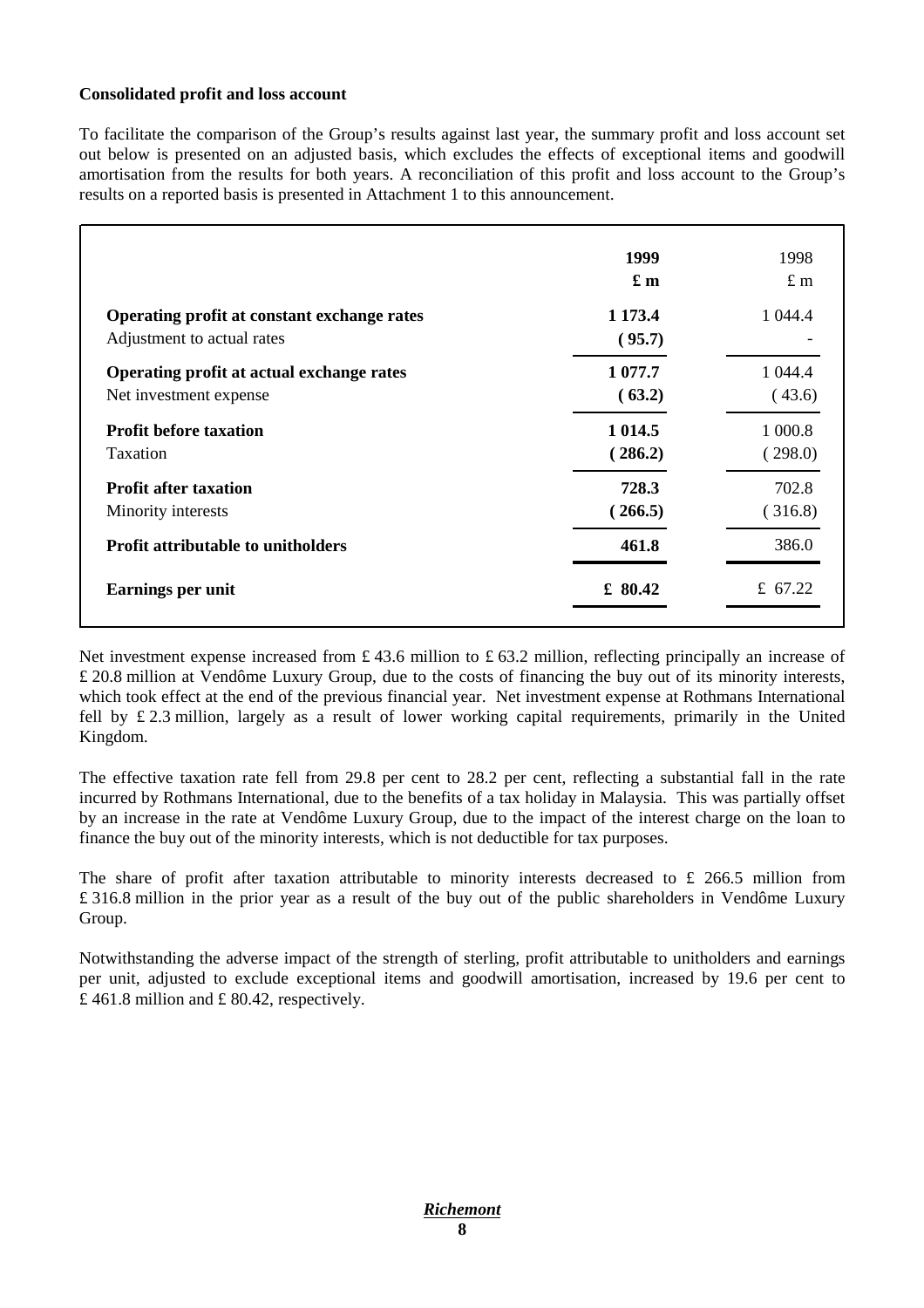# **Consolidated balance sheet**

|                                        | 1999<br>$\mathbf{\pounds}$ m | 1998<br>$£$ m |
|----------------------------------------|------------------------------|---------------|
| <b>Fixed assets</b>                    |                              |               |
| Tangible                               | 746.4                        | 700.2         |
| Investments in associated undertakings | 330.8                        | 321.5         |
| Other long-term investments            | 126.7                        | 138.3         |
|                                        | 1 203.9                      | 1 1 6 0.0     |
| Net working capital                    | 1 241.2                      | 1 2 6 3 . 8   |
| Net operating assets                   | 2445.1                       | 2423.8        |
| Goodwill                               | 2687.6                       | 2757.9        |
| Net borrowings                         | (1360.0)                     | (1627.4)      |
| Cash and cash equivalents              | 182.2                        | (147.0)       |
| Long-term borrowings                   | (1542.2)                     | (1480.4)      |
| Other long-term liabilities            | (477.5)                      | (504.7)       |
|                                        | 3 295.2                      | 3 0 4 9.6     |
| <b>Capital employed</b>                |                              |               |
| Unitholders' funds                     | 2704.6                       | 2 4 3 0.6     |
| Minority interests                     | 590.6                        | 619.0         |
|                                        | 3 295.2                      | 3 0 4 9.6     |

Net working capital decreased by £ 22.6 million compared to the prior year. Within working capital a significant decrease at Rothmans International, due to a reduction in inventories, has been partially offset by an increase at Vendôme Luxury Group. The fluctuation in Rothmans International's inventory level is largely in response to the timing of excise duty increases in the United Kingdom. Vendôme's working capital increase is partly due to a rise in inventory held at the year-end, resulting from the expansion of the group's retail network, together with an increase in wholesale trade debtors, which have risen in line with the level of activity in the months of February and March.

Overall net borrowings decreased by £ 267.4 million for the year to 31 March 1999. This reflects the reduction in working capital at Rothmans International as noted above. At Vendôme, net borrowings remained broadly in line with those at last year-end.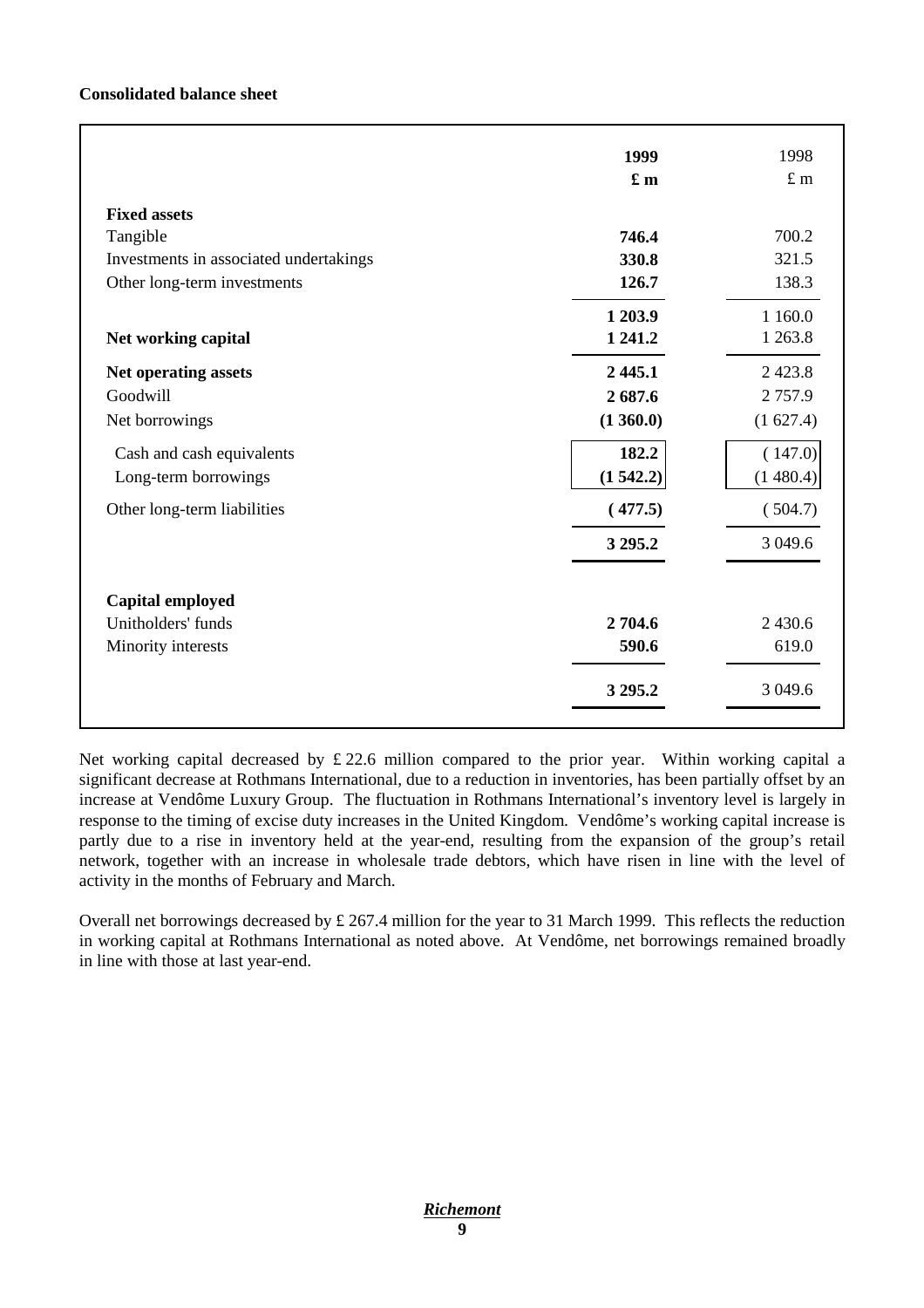#### **Consolidated cash flow statement**

|                                                               | 1999           | 1998        |
|---------------------------------------------------------------|----------------|-------------|
|                                                               | $\mathbf{f}$ m | $\pounds$ m |
| Operating profit                                              | 1 077.7        | 1 044.4     |
| Depreciation and other non cash items                         | 64.2           | 112.1       |
| Decrease/(increase) in working capital                        | 126.4          | (237.8)     |
| Net cash inflow from operating activities                     | 1 268.3        | 918.7       |
| Returns on investments and servicing of finance               | (58.6)         | (43.6)      |
| Taxation paid                                                 | (320.6)        | (290.5)     |
| Net acquisitions of tangible fixed assets                     | (136.7)        | (164.5)     |
| Acquisition of Vendôme Luxury Group public minorities         |                | (1053.0)    |
| Buy-back of Richemont units                                   | (45.0)         |             |
| Other acquisitions of subsidiary and associated undertakings, |                |             |
| minority interests and investments, net of disposals          | (35.2)         | (156.8)     |
| Net cash inflow/(outflow) before financing activities         | 672.2          | (789.7)     |
| Financing activities                                          | (38.9)         | 554.4       |
| Dividends paid                                                | (297.8)        | (393.5)     |
| Net cash inflow/(outflow) after financing activities          | 335.5          | (628.8)     |
| Exchange rate effects                                         | (6.3)          | (255.8)     |
| Increase/(decrease) in cash, cash equivalents and             |                |             |
| short term borrowings                                         | 329.2          | (884.6)     |

Net cash inflow from operating activities has increased by £ 349.6 million, largely as a result of the decrease in working capital. The reduction in working capital in the year is mainly attributable to a lower level of stocks held by Rothmans International in the United Kingdom.

In the year under review, there were no major acquisitions by the Group. During March 1999, 46,220 Richemont 'A' units were repurchased pursuant to the programme announced on 25 February 1999. The consideration for the units was £ 45.0 million. A further 53,780 units were repurchased in April 1999 for a consideration of £ 53.0 million, bringing the total number of units repurchased to 100,000 and the total cash outlay to £ 98.0 million.

The acquisition of Vendôme Luxury Group's public minorities was reflected in the balance sheet at 31 March 1998 and gave rise to significant cash flows in the prior year.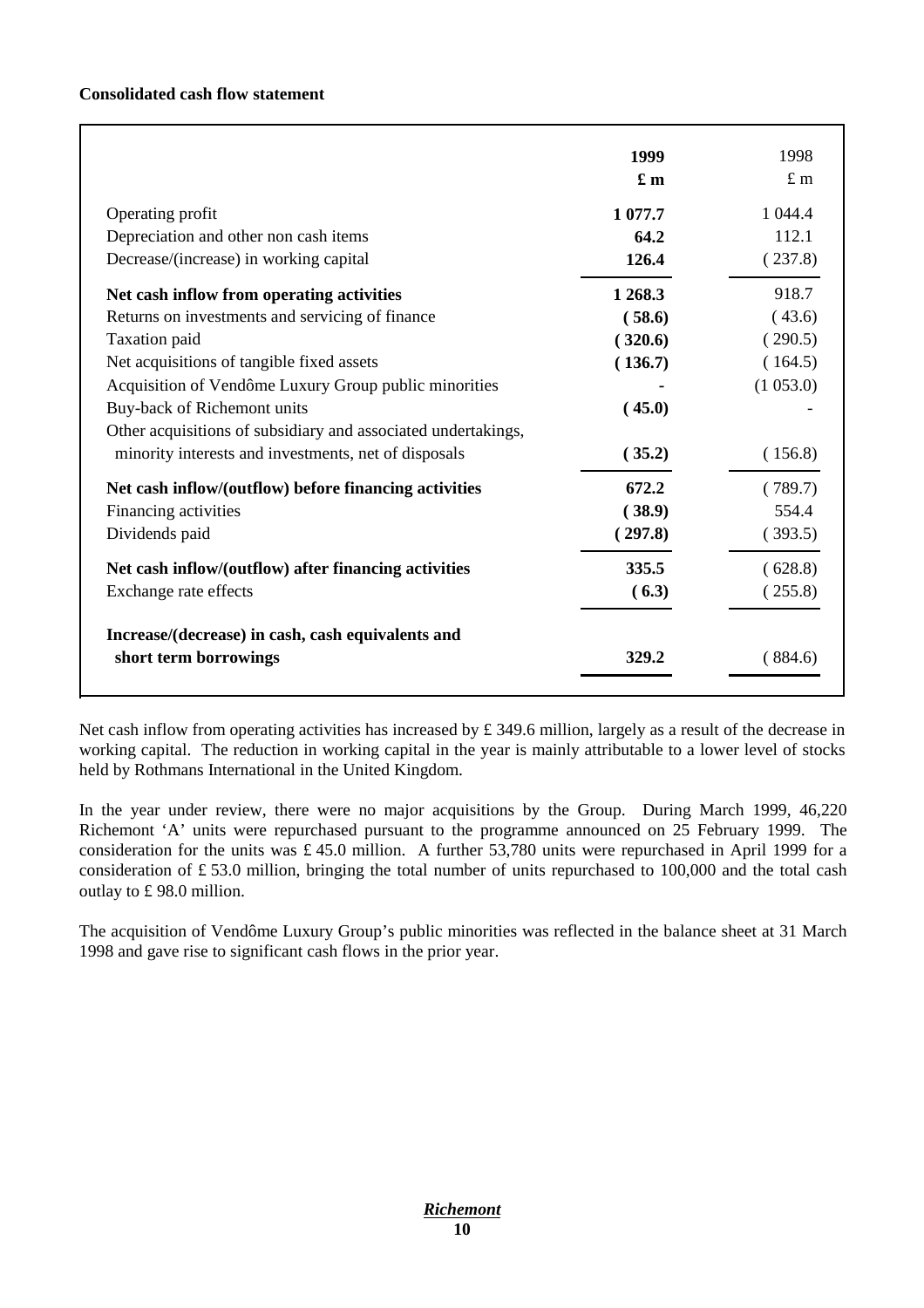### **Dividend**

The Board of Directors has proposed an increase of 17.4 per cent in the dividend payable to unitholders to £ 13.50 per unit. This will be payable on 4 October 1999.

#### **Annual General Meeting**

The Annual General Meeting of shareholders of Compagnie Financière Richemont AG will be held at 3.00 p.m. in the "Grosser Saal", Artherstrasse 2-4, 6300 Zug on Thursday, 16 September 1999.

**Nikolaus Senn Johann Rupert Chairman Chief Executive**

Compagnie Financière Richemont AG Zug, 16 June 1999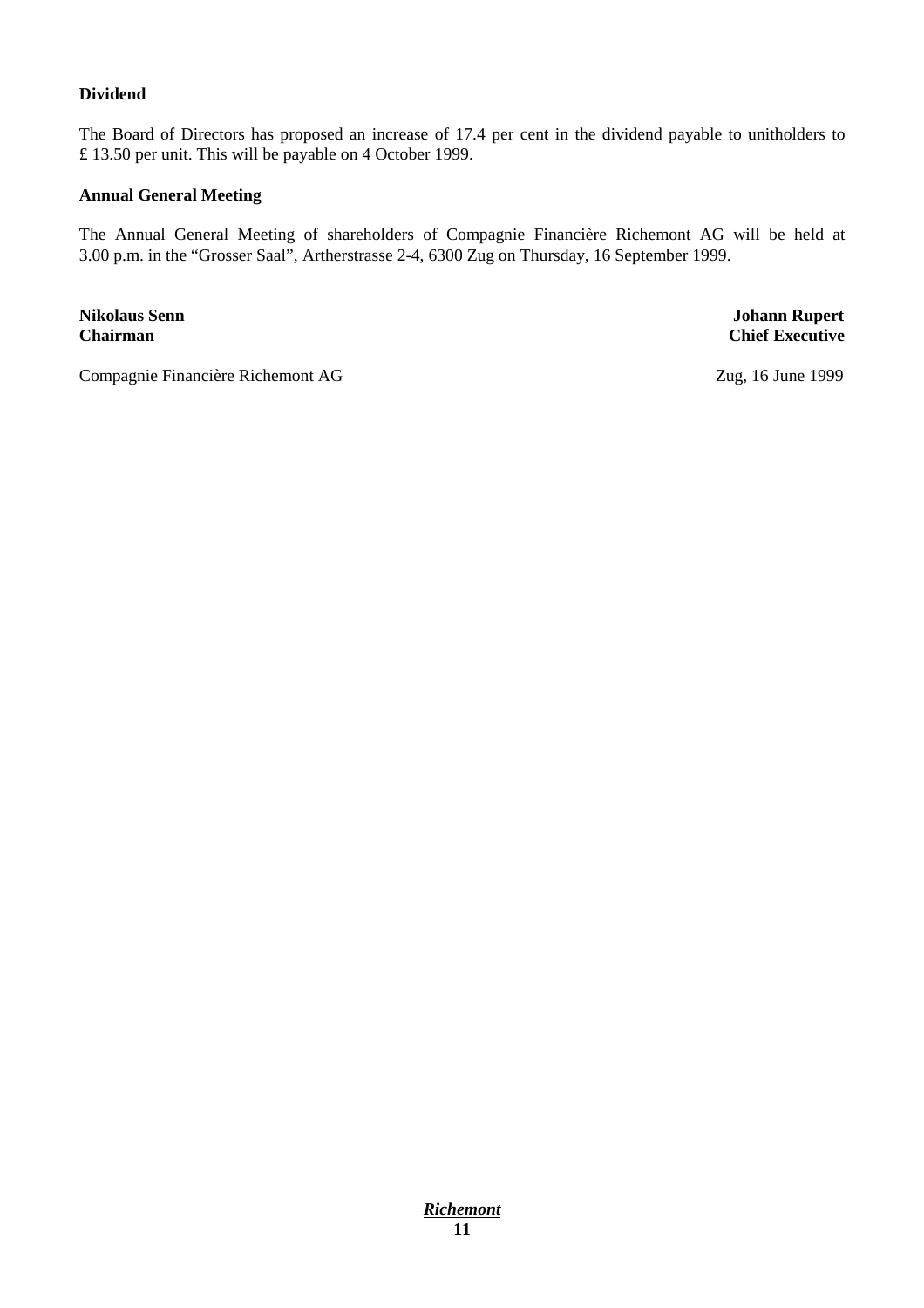# **A T T A C H M E N T 1** CONSOLIDATED PROFIT AND LOSS ACCOUNT **ON A REPORTED BASIS**

| Consolidated profit and loss account on a reported basis                                | 1999<br>$\mathbf{f}$ m | 1998<br>$\pounds$ m        |
|-----------------------------------------------------------------------------------------|------------------------|----------------------------|
| <b>Operating profit</b><br>Goodwill amortisation (Note 1)<br>Exceptional items (Note 2) | 1 077.7<br>(165.8)     | 1 044.4<br>(120.3)<br>34.9 |
| Profit before net investment expense and taxation<br>Net investment expense             | 911.9<br>(63.2)        | 959.0<br>(43.6)            |
| <b>Profit before taxation</b><br>Taxation                                               | 848.7<br>(286.2)       | 915.4<br>(299.1)           |
| <b>Profit after taxation</b><br>Minority interests                                      | 562.5<br>(238.8)       | 616.3<br>(286.9)           |
| Profit attributable to unitholders on a reported basis                                  | 323.7                  | 329.4                      |
| Earnings per unit on a reported basis                                                   | £ 56.37                | £ 57.37                    |

A summary of the effects of goodwill amortisation and exceptional items on profit attributable to unitholders is shown below.

|                                                                                   | 1999<br>$\mathbf{f}$ m | 1998<br>$\pounds$ m |
|-----------------------------------------------------------------------------------|------------------------|---------------------|
| Profit attributable to unitholders on a reported basis                            | 323.7                  | 329.4               |
| Elimination of goodwill amortisaton (Note 1)                                      | 138.1                  | 90.8                |
| Goodwill amortisation<br>Goodwill amortisation attributable to minority interests | 165.8<br>(27.7)        | 120.3<br>(29.5)     |
| Exceptional items (Note 2)                                                        |                        | 34.2)               |
| Profit attributable to unitholders on an adjusted basis                           | 461.8                  | 386.0               |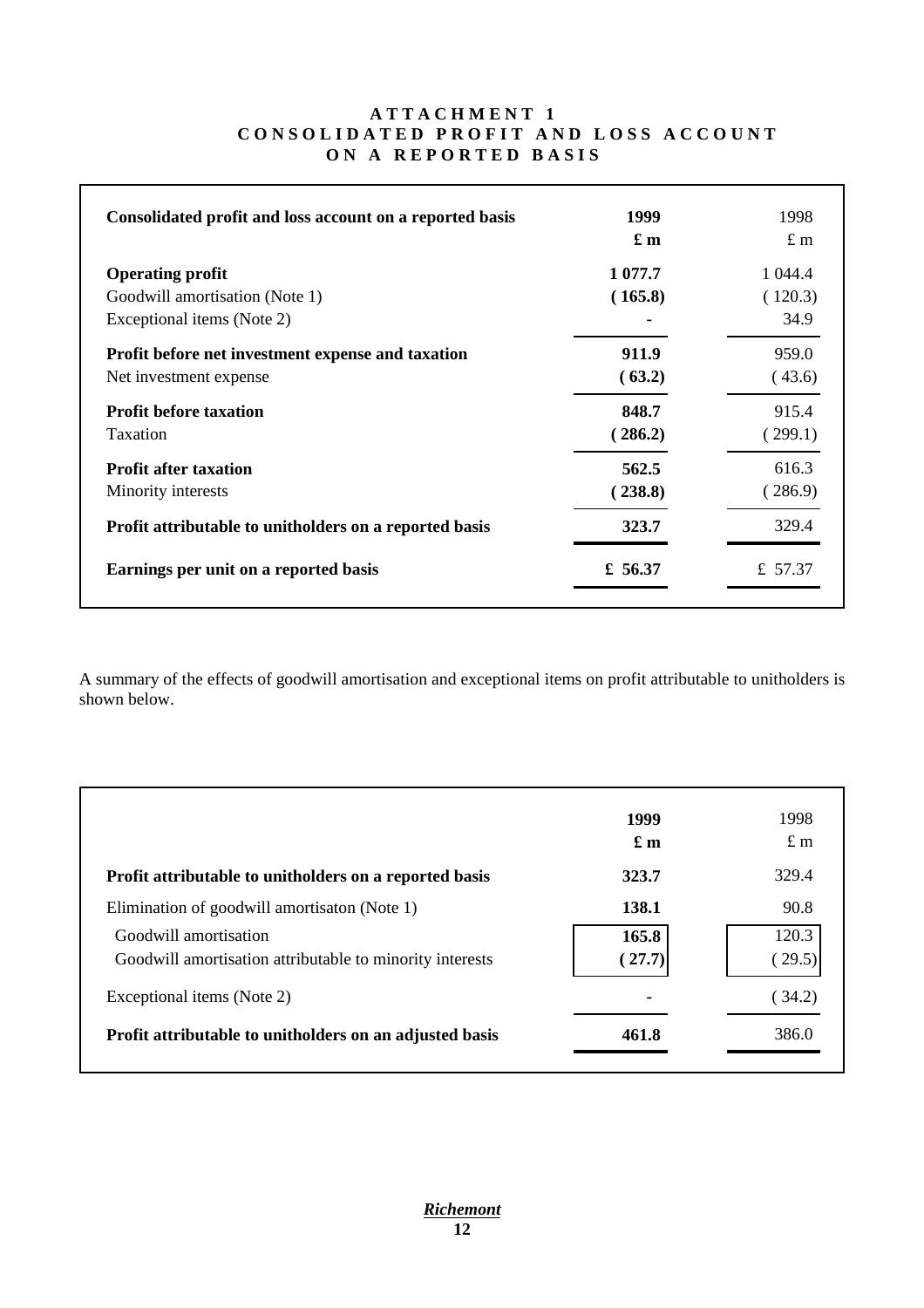# **Note 1 - Goodwill amortisation**

The results on a reported basis, in both the current and prior years, have been impacted by the Group's accounting policy of amortising goodwill through the consolidated profit and loss account. The goodwill amortisation charge at the pre-tax profit level for the year ended 31 March 1999 was £ 165.8 million (1998 : £ 120.3 million). At the attributable profit level, after deduction of minority interests, the amortisation charge amounted to £138.1 million (1998 : £90.8 million).

#### **Note 2 - Share of Canal+ exceptional items**

The exceptional gain of £ 34.9 million in the year to 31 March 1998 represented Richemont's share of Canal+'s exceptional items, being primarily the disposal of its 37.5 per cent interest in Première, the German pay television channel. The Group's attributable share of the net exceptional gain was £ 34.2 million after taxation and minority interests.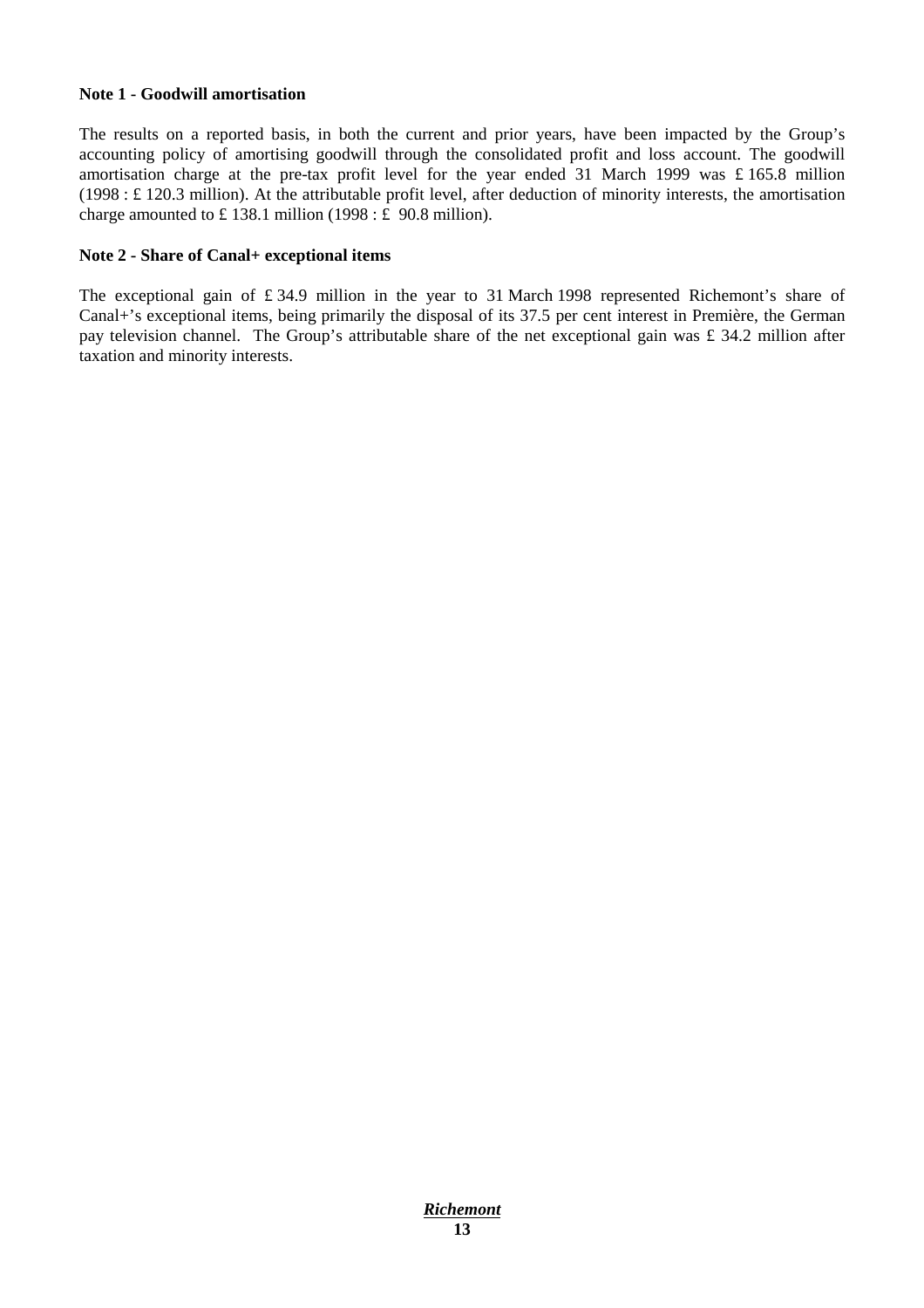# **A T T A C H M E N T 2 R O T H M A N S I N T E R N A T I O N A L** SUMMARY FINANCIAL INFORMATION **FOR THE YEAR ENDED 31 MARCH 1999**

| <b>Rothmans International</b><br><b>Summary profit and loss account</b> |                      |                      |             |
|-------------------------------------------------------------------------|----------------------|----------------------|-------------|
|                                                                         | 1999                 | 1999                 |             |
|                                                                         | At actual            | At constant          |             |
|                                                                         | exchange rates       | exchange rates       | 1998        |
|                                                                         | $\mathbf{\pounds}$ m | $\mathbf{\pounds}$ m | $\pounds$ m |
| <b>Operating profit</b>                                                 | 817.1                | 906.0                | 820.9       |
| Net investment expense                                                  | (47.1)               | (44.1)               | (49.4)      |
| <b>Profit before taxation</b>                                           | 770.0                | 861.9                | 771.5       |
| Taxation                                                                | (210.2)              | (234.3)              | (237.7)     |
| <b>Profit after taxation</b>                                            | 559.8                | 627.6                | 533.8       |
| Minority interests                                                      | (120.4)              | (140.6)              | (124.8)     |
| <b>Profit attributable to Rothmans</b>                                  |                      |                      |             |
| <b>International's shareholders</b>                                     | 439.4                | 487.0                | 409.0       |
| Note: excludes goodwill amortisation.                                   |                      |                      |             |
|                                                                         |                      |                      |             |

| <b>Rothmans International</b><br><b>Statement of net tangible assets</b> |                      |         |
|--------------------------------------------------------------------------|----------------------|---------|
|                                                                          | 1999                 | 1998    |
|                                                                          | $\mathbf{\pounds}$ m | $£$ m   |
| Property, plant & equipment                                              | 504                  | 485     |
| Investments                                                              | 117                  | 95      |
| Net working capital                                                      | 643                  | 816     |
| <b>Net operating assets</b>                                              | 1 2 6 4              | 1 3 9 6 |
| <b>Net borrowings</b>                                                    | (879)                | (1 101) |
| Cash and cash equivalents                                                | 109                  | (140)   |
| Long-term borrowings                                                     | 988)                 | (961)   |
| <b>Other long-term liabilities</b>                                       | (425)                | (454)   |
|                                                                          | (40)                 | (159)   |
| Note: excludes goodwill.                                                 |                      |         |